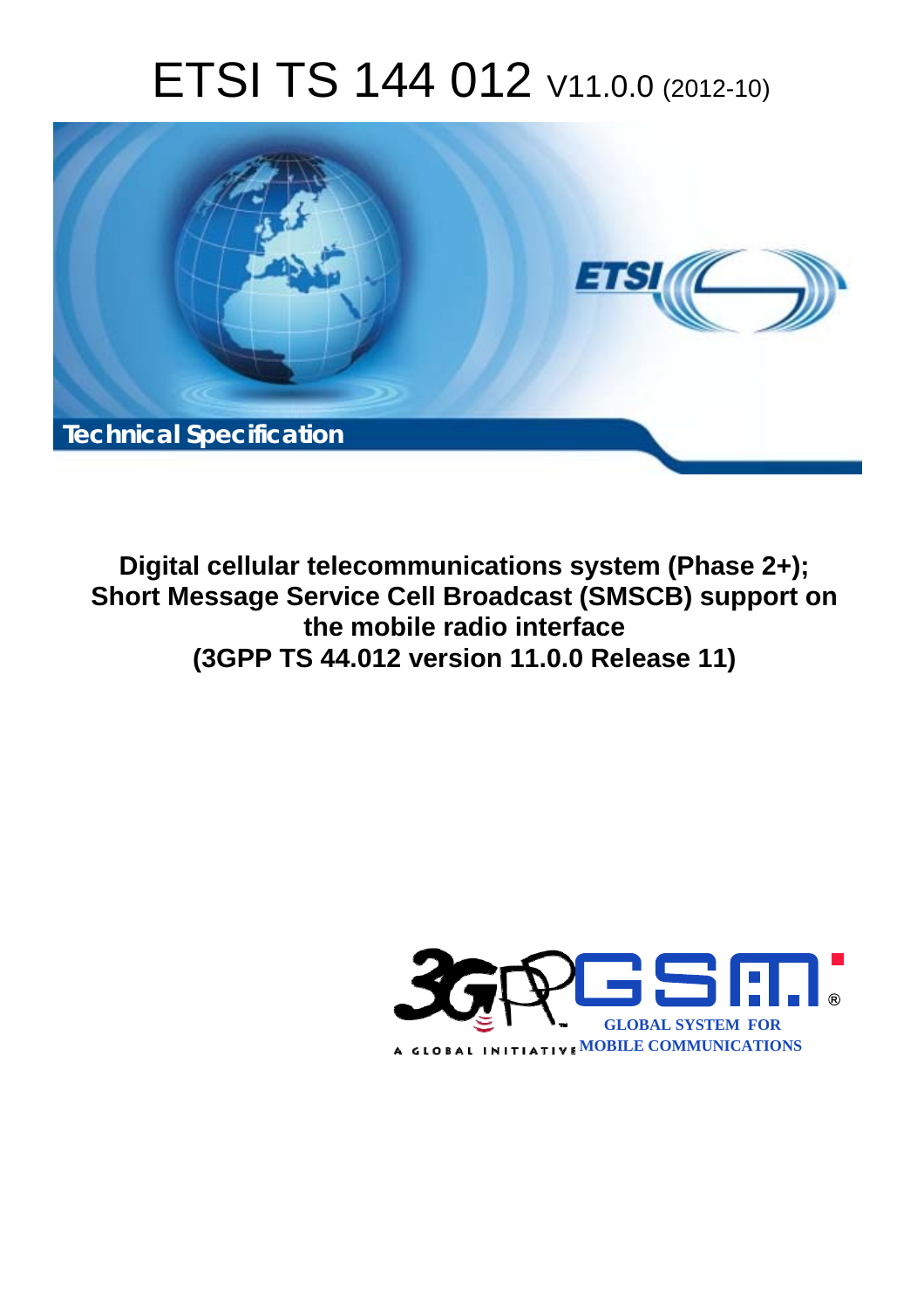Reference RTS/TSGG-0244012vb00

> Keywords GSM

#### *ETSI*

#### 650 Route des Lucioles F-06921 Sophia Antipolis Cedex - FRANCE

Tel.: +33 4 92 94 42 00 Fax: +33 4 93 65 47 16

Siret N° 348 623 562 00017 - NAF 742 C Association à but non lucratif enregistrée à la Sous-Préfecture de Grasse (06) N° 7803/88

#### *Important notice*

Individual copies of the present document can be downloaded from: [http://www.etsi.org](http://www.etsi.org/)

The present document may be made available in more than one electronic version or in print. In any case of existing or perceived difference in contents between such versions, the reference version is the Portable Document Format (PDF). In case of dispute, the reference shall be the printing on ETSI printers of the PDF version kept on a specific network drive within ETSI Secretariat.

Users of the present document should be aware that the document may be subject to revision or change of status. Information on the current status of this and other ETSI documents is available at <http://portal.etsi.org/tb/status/status.asp>

If you find errors in the present document, please send your comment to one of the following services: [http://portal.etsi.org/chaircor/ETSI\\_support.asp](http://portal.etsi.org/chaircor/ETSI_support.asp)

#### *Copyright Notification*

No part may be reproduced except as authorized by written permission. The copyright and the foregoing restriction extend to reproduction in all media.

> © European Telecommunications Standards Institute 2012. All rights reserved.

**DECT**TM, **PLUGTESTS**TM, **UMTS**TM and the ETSI logo are Trade Marks of ETSI registered for the benefit of its Members. **3GPP**TM and **LTE**™ are Trade Marks of ETSI registered for the benefit of its Members and of the 3GPP Organizational Partners.

**GSM**® and the GSM logo are Trade Marks registered and owned by the GSM Association.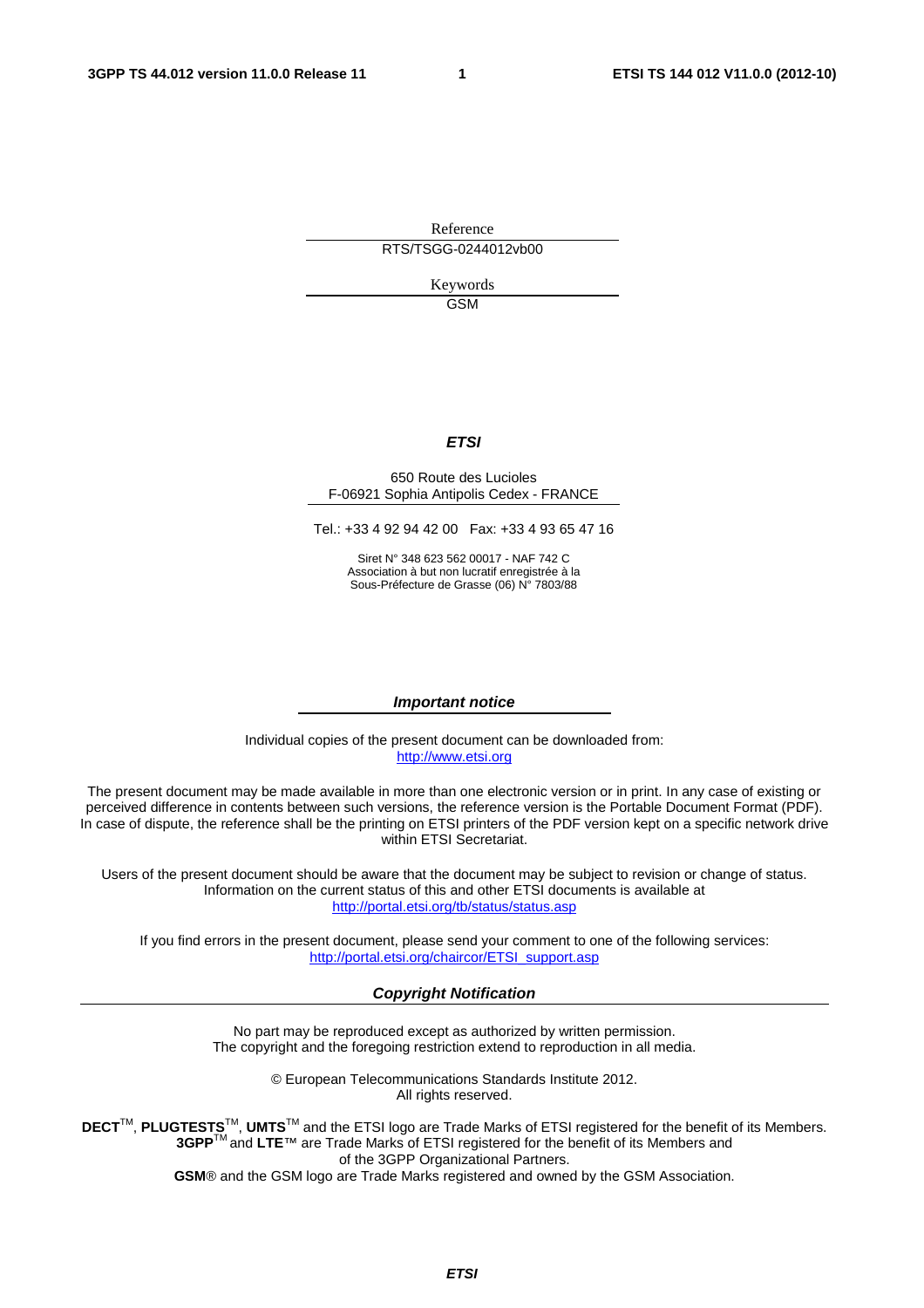# Intellectual Property Rights

IPRs essential or potentially essential to the present document may have been declared to ETSI. The information pertaining to these essential IPRs, if any, is publicly available for **ETSI members and non-members**, and can be found in ETSI SR 000 314: *"Intellectual Property Rights (IPRs); Essential, or potentially Essential, IPRs notified to ETSI in respect of ETSI standards"*, which is available from the ETSI Secretariat. Latest updates are available on the ETSI Web server [\(http://ipr.etsi.org](http://webapp.etsi.org/IPR/home.asp)).

Pursuant to the ETSI IPR Policy, no investigation, including IPR searches, has been carried out by ETSI. No guarantee can be given as to the existence of other IPRs not referenced in ETSI SR 000 314 (or the updates on the ETSI Web server) which are, or may be, or may become, essential to the present document.

### Foreword

This Technical Specification (TS) has been produced by ETSI 3rd Generation Partnership Project (3GPP).

The present document may refer to technical specifications or reports using their 3GPP identities, UMTS identities or GSM identities. These should be interpreted as being references to the corresponding ETSI deliverables.

The cross reference between GSM, UMTS, 3GPP and ETSI identities can be found under [http://webapp.etsi.org/key/queryform.asp.](http://webapp.etsi.org/key/queryform.asp)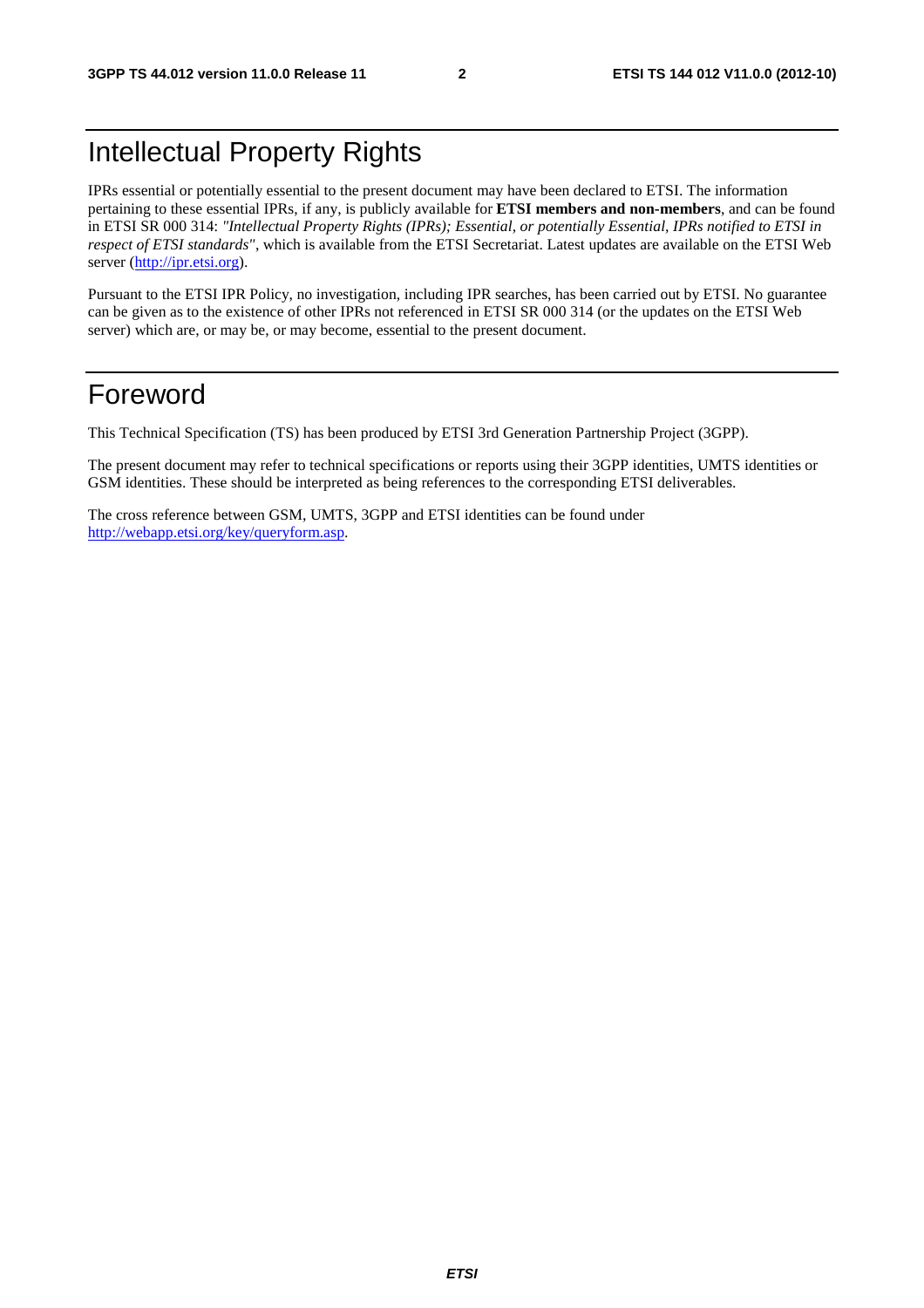$\mathbf{3}$ 

# Contents

| 1              |                               |  |  |  |  |  |
|----------------|-------------------------------|--|--|--|--|--|
| 1.1            |                               |  |  |  |  |  |
| 1.2            |                               |  |  |  |  |  |
| $\overline{2}$ |                               |  |  |  |  |  |
| 2.1            |                               |  |  |  |  |  |
| 3              |                               |  |  |  |  |  |
| 3.1            |                               |  |  |  |  |  |
| 3.2            |                               |  |  |  |  |  |
| 3.2.1          |                               |  |  |  |  |  |
| 3.2.2          |                               |  |  |  |  |  |
| 3.3            |                               |  |  |  |  |  |
| 3.3.1          |                               |  |  |  |  |  |
| 3.4            |                               |  |  |  |  |  |
| 3.5            |                               |  |  |  |  |  |
| 3.5.1          |                               |  |  |  |  |  |
| 3.5.2          |                               |  |  |  |  |  |
| 3.5.3          |                               |  |  |  |  |  |
| 3.5.4          |                               |  |  |  |  |  |
| 3.5.5          |                               |  |  |  |  |  |
| 3.5.5.1        |                               |  |  |  |  |  |
| 3.5.5.2        |                               |  |  |  |  |  |
| 3.5.5.3        |                               |  |  |  |  |  |
| 3.5.5.4        |                               |  |  |  |  |  |
| 3.5.5.5        |                               |  |  |  |  |  |
|                | <b>Annex A (informative):</b> |  |  |  |  |  |
|                | <b>Annex B</b> (informative): |  |  |  |  |  |
|                |                               |  |  |  |  |  |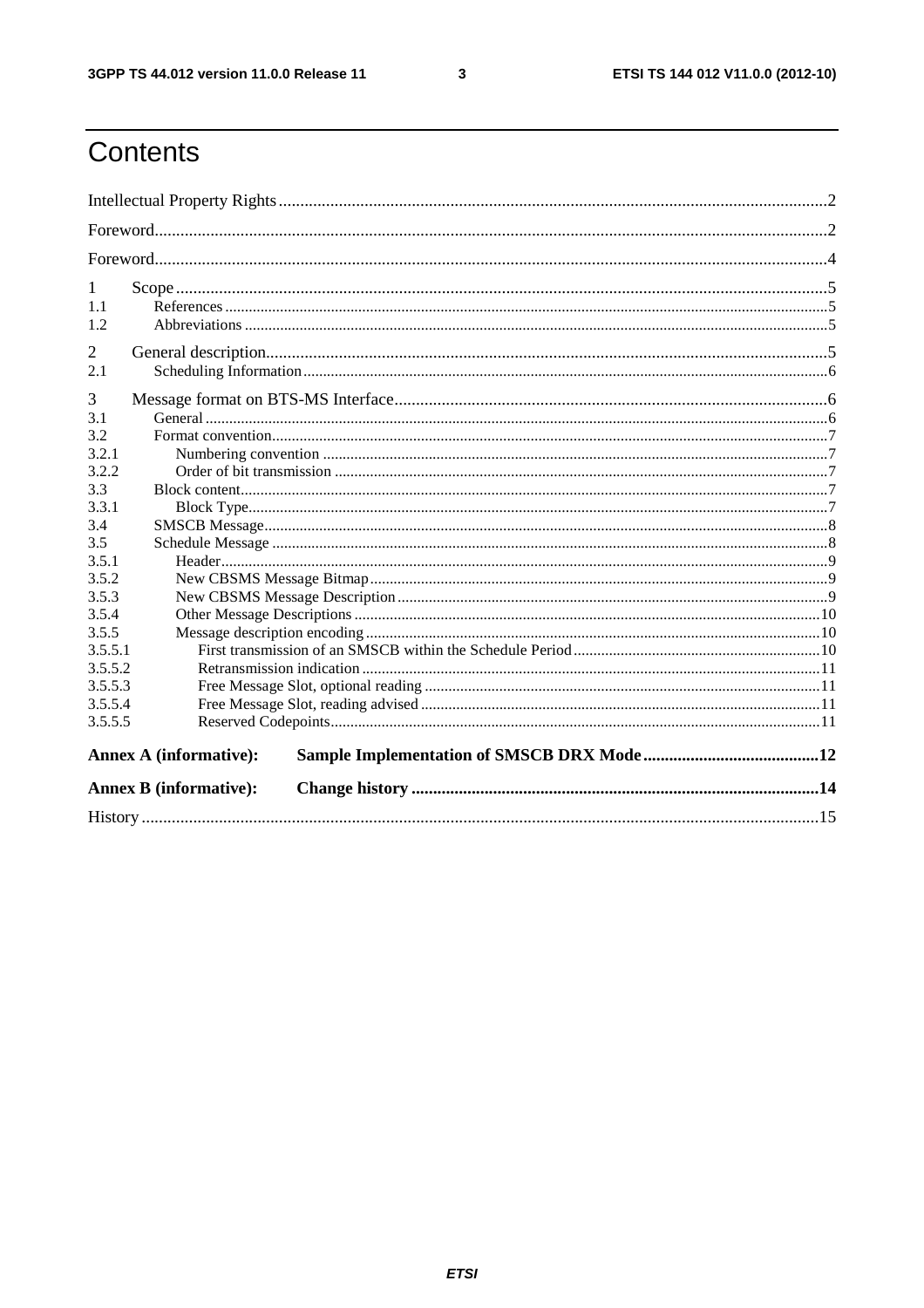# Foreword

This Technical Specification has been produced by the 3<sup>rd</sup> Generation Partnership Project (3GPP).

The contents of the present document are subject to continuing work within the TSG and may change following formal TSG approval. Should the TSG modify the contents of the present document, it will be re-released by the TSG with an identifying change of release date and an increase in version number as follows:

Version x.y.z

where:

- x the first digit:
	- 1 presented to TSG for information;
	- 2 presented to TSG for approval;
	- 3 or greater indicates TSG approved document under change control.
- y the second digit is incremented for all changes of substance, i.e. technical enhancements, corrections, updates, etc.
- z the third digit is incremented when editorial only changes have been incorporated in the document.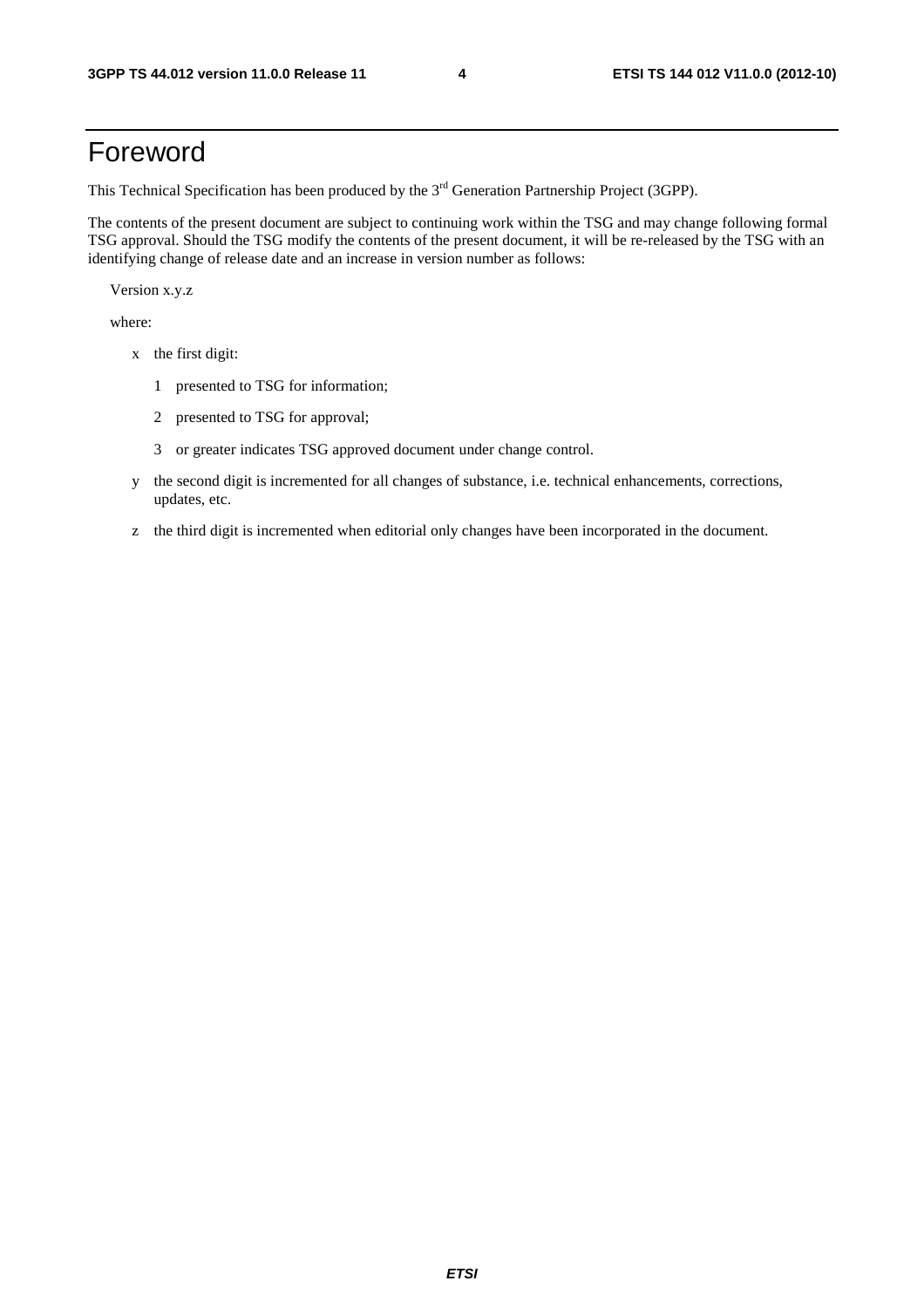### 1 Scope

### 1.1 References

The following documents contain provisions which, through reference in this text, constitute provisions of the present document.

- References are either specific (identified by date of publication, edition number, version number, etc.) or non-specific.
- For a specific reference, subsequent revisions do not apply.
- For a non-specific reference, the latest version applies. In the case of a reference to a 3GPP document (including a GSM document), a non-specific reference implicitly refers to the latest version of that document *in the same Release as the present document*.
- [1] 3GPP TR 21.905: "Vocabulary for 3GPP Specifications".
- [2] Void.
- [3] 3GPP TS 23.041: "Technical realization of Cell Broadcast Service (CBS)".
- [4] 3GPP TS 44.004: "Layer 1; General requirements".
- [5] 3GPP TS 44.006: "Mobile Station Base Station System (MS BSS) interface Data Link (DL) layer specification".
- [6] 3GPP TS 45.002: "Multiplexing and multiple access on the radio path".

### 1.2 Abbreviations

For the purposes of the present document, the abbreviations given in 3GPP TR 21.905 apply.

## 2 General description

SMSCB is a service in which short messages may be broadcast from a PLMN to Mobile Stations (MS)s. SMSCB messages come from different sources (e.g. traffic reports, weather reports). The source and subject of the SMSCB message is identified by a message identifier in the SMSCB message header. A sequence number in the SMSCB message header enables the MS to determine when a new message from a given source is available.

SMSCB messages are not acknowledged by the MS. Reception of SMSCB messages by the MS is only possible in idle mode. The geographical area over which each SMSCB message is transmitted is selected by the PLMN operator, by agreement with the provider of the information.

A SMSCB message is an end-to-end message that is formatted by/for the SMSCB application, and which is intended for customer viewing. Its format is described in detail in 3GPP TS 23.041. A CB message is any message sent on the basic or extended CBCH (see 3GPP TS 45.002). It can be an occurrence of a SMSCB message, or a schedule message.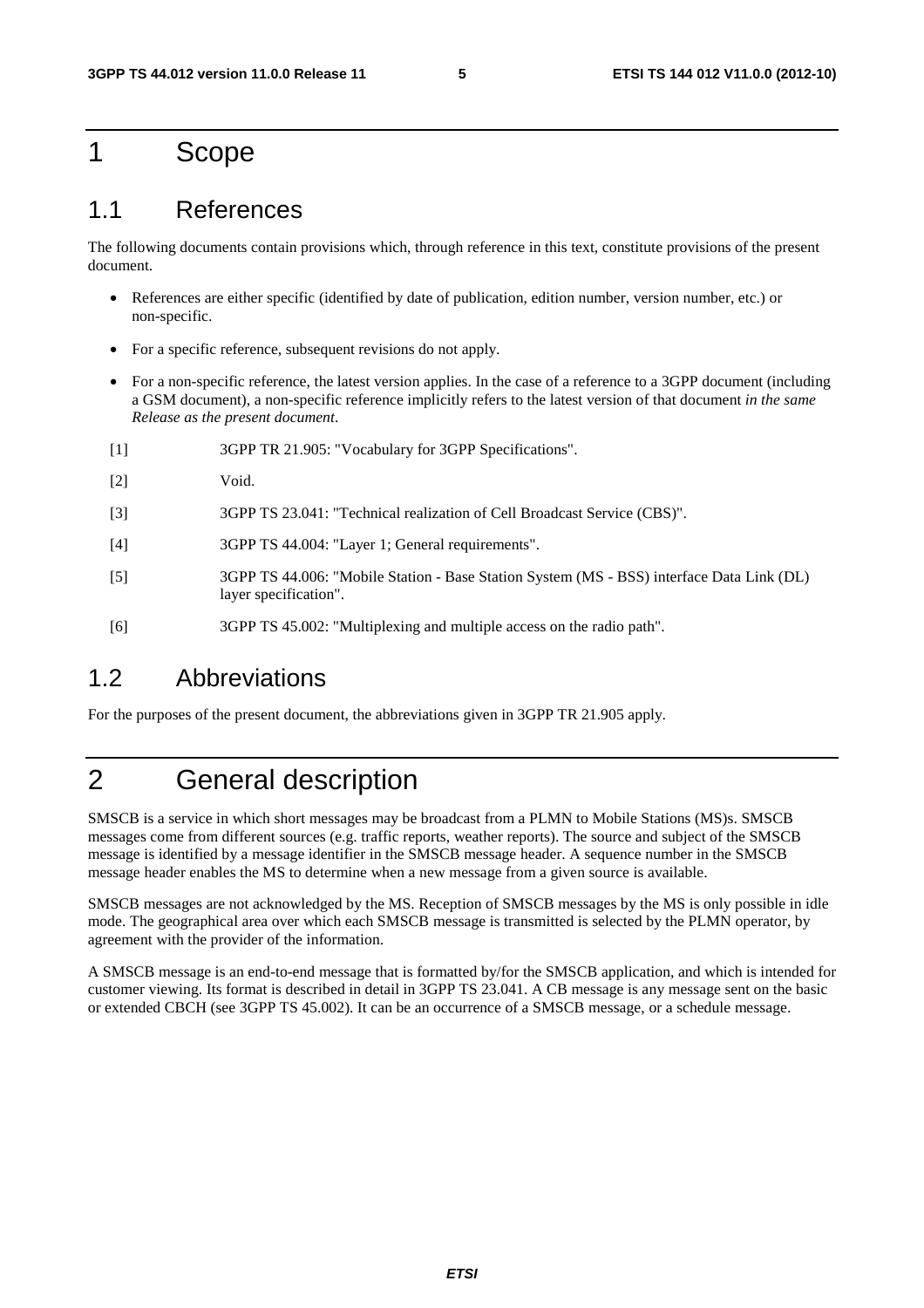The SMS Cell Broadcast service is designed to minimize the battery usage requirements for a MS. A MS can read the first part of a CB message and then decide whether or not to read the rest of the message. In addition, the network may broadcast Schedule Messages, providing information in advance about the CB messages that will be sent immediately afterwards. The MS may use this scheduling information to restrict reception to those messages the customer is interested in receiving. This SMSCB DRX feature is optional in the network and the MS.

### 2.1 Scheduling Information

The network supporting the SMSCB DRX feature transmits Schedule Messages. A Schedule Message includes information about a number of immediately following consecutive CB messages, planned for that cell. The length of time covered by the CB messages referred to in a Schedule Message is called the Schedule Period of that message. For optimum DRX, a new Schedule Message should follow the last message of a Schedule Period. When no information is known about a CB message, e.g. because no Schedule Message has been received referring to that CB message, a MS shall read (at least) the first part of the CB message. Schedule Messages shall be sent on the basic and extended CBCH independently.

The network may override the published schedule to transmit new high-priority SMSCB messages. However, after any schedule deviation, the network shall resume the schedule, by transmitting the scheduled CB messages at the scheduled times listed in the Schedule Message.

The Schedule Message contains a Message Description for each CB message to be broadcast during the scheduling period, in order of transmission. The position of a CB message is called the "message slot number" of the CB message, and it indicates the position of the CB message within the schedule period. Each Message Description includes various information, including for SMSCB messages directly or indirectly all or part of their message identifier, and whether an occurrence is a repetition or not.

Each Schedule Message includes a Begin Slot Number field and an End Slot Number field. The End Slot Number field indicates the length of the schedule period (i.e. specifically the number of CB message slots about which information is provided). In the case where the network uses Schedule Messages to describe all message slots in advance, the first Schedule Message of the next schedule period will be transmitted in the message slot pointed by End Slot Number plus 1. The Begin Slot Number is defined to allow the network to broadcast several Schedule Messages referring to the same schedule period. The Begin Slot Number field indicates the message slot number of the CB message following the received Schedule Message.

The networks may send unscheduled Schedule Messages during empty message slots. The network need only update the Begin Slot Number in an unscheduled Schedule Message to reflect the current offset within the Schedule Message of the next message to be transmitted.

# 3 Message format on BTS-MS Interface

### 3.1 General

A CB message consists of a 88 octets of information. The 88 octet block is segmented into four 22 octet blocks. A 1 octet Block type is added as a header to each 22 octet block. The overall blocks are thus 23 octets in length.

The message blocks are sent on the channel allocated as CBCH by 3GPP TS 45.002. The timing of the messages is defined in 3GPP TS 45.002. If the network has no cell broadcast information to transmit, then it may choose to transmit a null message.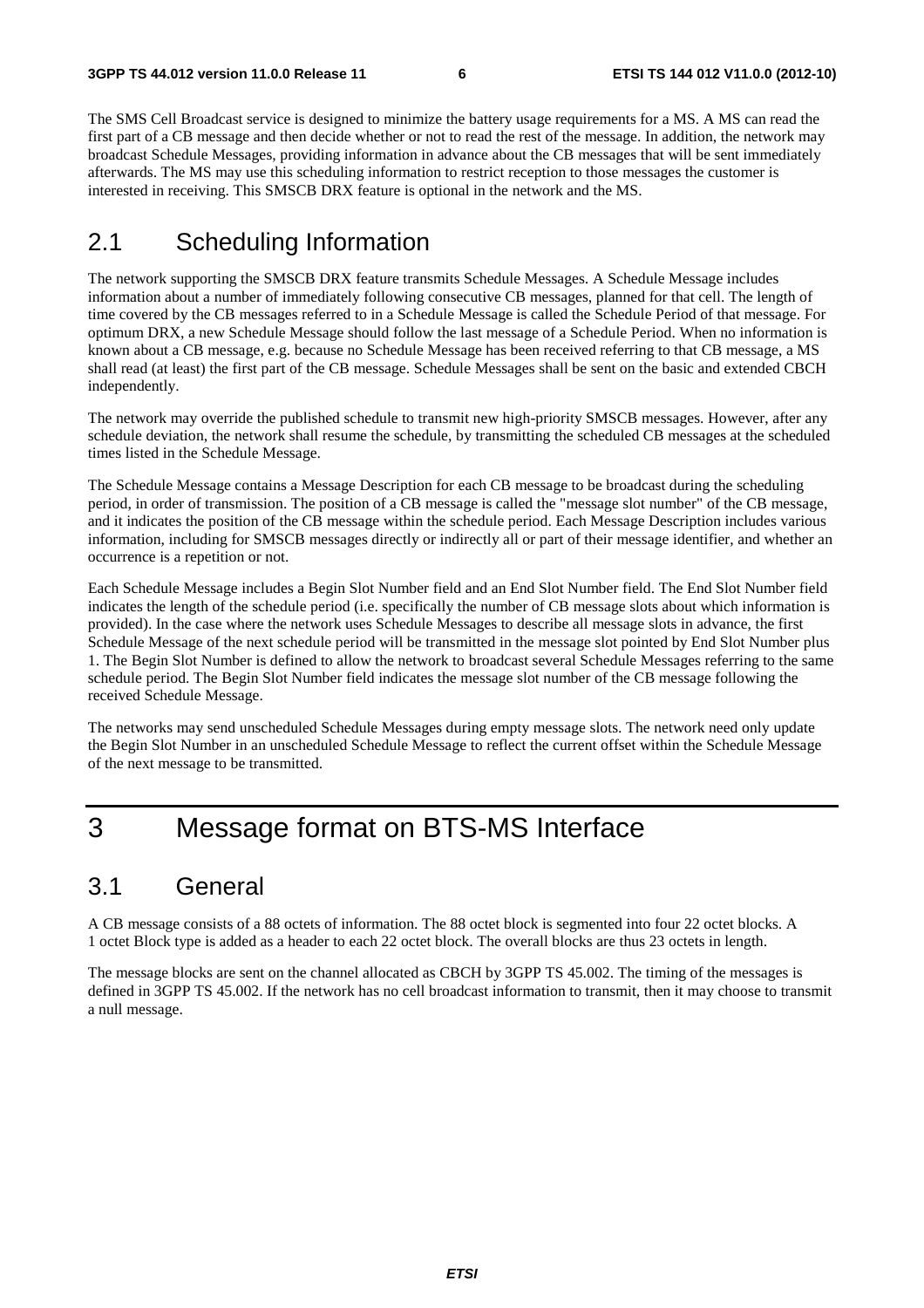### 3.2 Format convention

### 3.2.1 Numbering convention

The basic convention used in this technical specification is illustrated in figure 1. The bits are grouped into octets. The bits of an octet are shown horizontally and are numbered from 1 to 8. Multiple octets are shown vertically and are numbered from 1 to 23.



#### **Figure 1: Format convention**

### 3.2.2 Order of bit transmission

The message blocks are sent on the CBCH as defined in 3GPP TS 45.002 using the coding defined for that channel.

The order of bit transmission is defined in 3GPP TS 44.004.

### 3.3 Block content

The 23 octet blocks are coded as follows.





### 3.3.1 Block Type

The purpose of the Block Type is to identify the function of the block and message being sent. The block type is coded as shown in figure 3.



**Figure 3: Block type content** 

Bits 8 is spare and set to zero by the sender. In order to allow compatibility with future modifications to this protocol, bits 8 shall be ignored by the receiver and messages shall not be rejected because it is set to one.

The Link Protocol Discriminator (LPD) takes the value "0 1". Other values of LPD indicate other protocols which are outside the scope of the present document, and shall cause the message to be ignored when the Cell Broadcast LPD is expected instead.

NOTE: LPD = "0 0" corresponds to the data link protocol used by LAPDm (see 3GPP TS 44.006).

In an SMSCB message the last block containing SMSCB information is signalled by the Last Block (LB) bit. When the LB bit is set to "0", the next block may contain SMSCB information. When the LB bit is set to "1", the remaining block(s) do(es) not contain SMSCB information.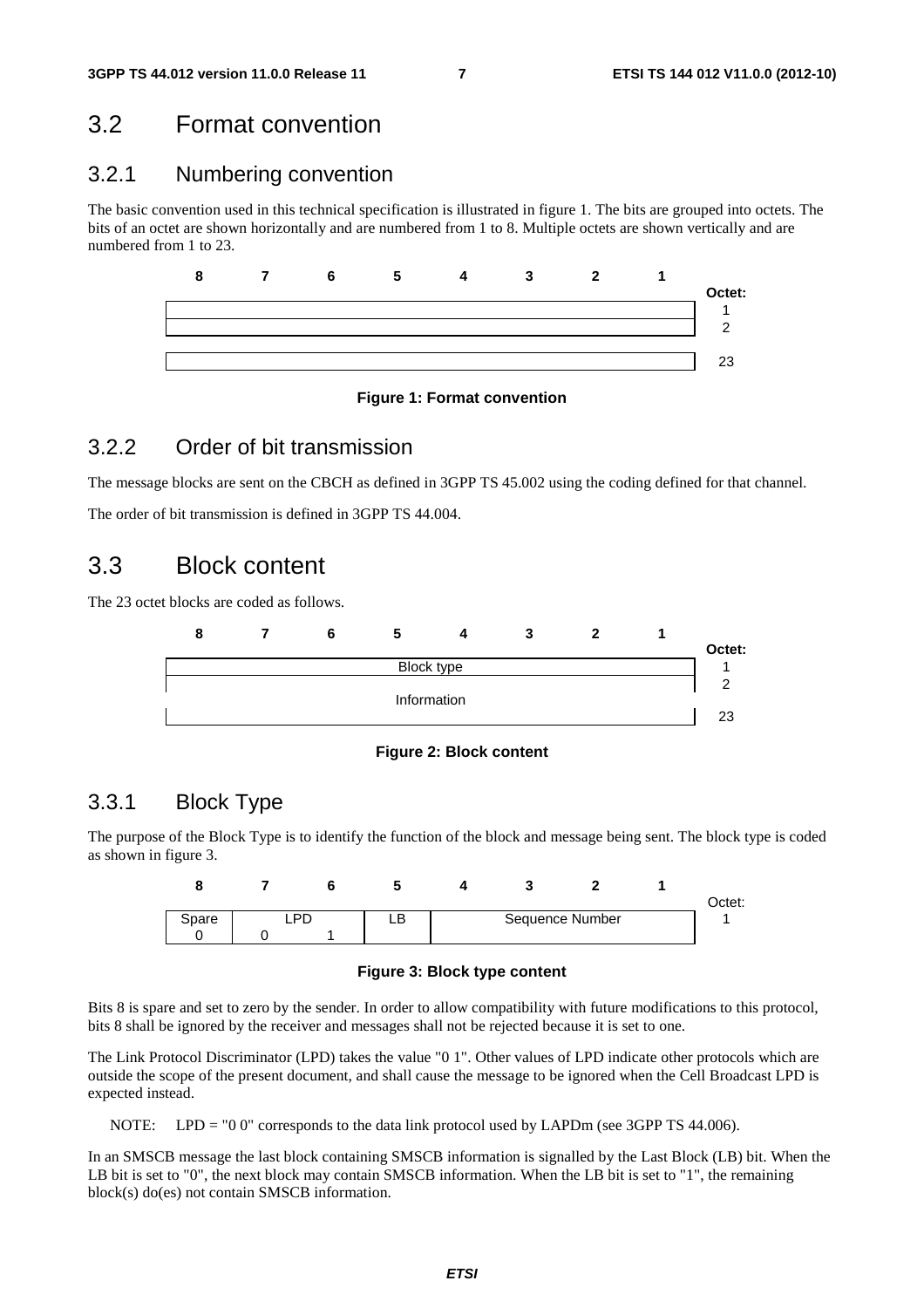| Bit No |   |   |                                                                           |
|--------|---|---|---------------------------------------------------------------------------|
|        |   | 0 | <b>First block</b>                                                        |
|        | O |   | Second block                                                              |
|        | 0 |   | Third block                                                               |
|        |   |   | Fourth block                                                              |
|        | O |   | First schedule block:<br>Message contains SMSCB<br>scheduling information |
|        |   |   | Null message (does not contain<br>valid SMSCB information)                |

#### **Table 1: Sequence number coding**

All other values of bits 4 to 1 are reserved for future use.

The use of a reserved code point shall cause the message to be ignored.

# 3.4 SMSCB Message

The SMSCB message is a message with four consecutive blocks, with Block Types "first block", "second block", "third block" and "fourth block".

A null message (which is indicated by the Sequence Number 1111 (binary)) shall have octets 2 to 23, inclusive, filled with the value 2B (hex).

The SMSCB message coding is defined in 3GPP TS 23.041.

### 3.5 Schedule Message

The text of the Schedule Message provides information pertaining to the CB messages sent afterward.

A Schedule Message consists of 4 consecutive blocks with Block Types "first schedule block", "second block", "third block" and "fourth block".

A Schedule Message containing scheduling data which does not fill the 88 octets shall be padded with the hexadecimal value "2B" after the end of the used part of the message.

The Schedule Message comprises a 2-octet header followed by three parts, the first of them of 6 octets, and the two others of variable length, as indicated in figure 4.

| О                             |       |  |  |                                   |                        |  |          |         |
|-------------------------------|-------|--|--|-----------------------------------|------------------------|--|----------|---------|
|                               |       |  |  |                                   |                        |  |          | Octet:  |
|                               | Type  |  |  |                                   | Begin Slot Number      |  |          |         |
|                               |       |  |  |                                   |                        |  |          |         |
| Spare                         | Spare |  |  |                                   | <b>End Slot Number</b> |  |          |         |
|                               |       |  |  |                                   |                        |  |          |         |
|                               |       |  |  | New CBSMS Message Bitmap          |                        |  |          | $3 - 8$ |
| New CBSMS Message Description |       |  |  |                                   |                        |  | $9 - 2m$ |         |
|                               |       |  |  | <b>Other Message Descriptions</b> |                        |  |          | (m+1)-n |

#### **Figure 4: Schedule Message coding**

Octets following the last part (n+1 to 88 inclusive), if any, shall be ignored.

In the following subclauses, when bits are indicated as spare, they shall be set to the indicated value (0 or 1) by the network, and their value shall be ignored by the MS.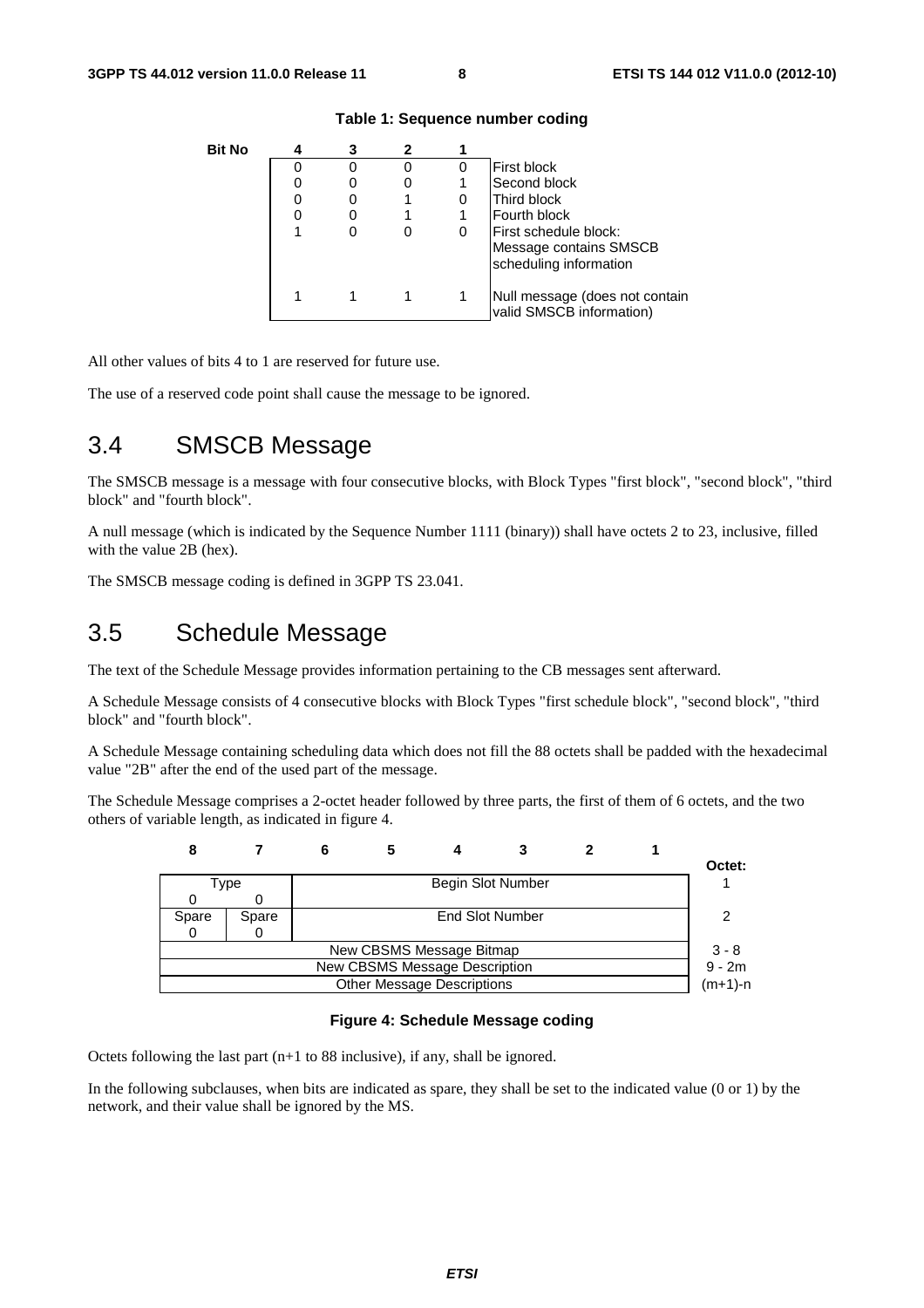### 3.5.1 Header

Type (Octet 1): Set to 00 for messages formatted as specified in subclause 3.5. Schedule messages with another "Type" value shall be ignored by the receiver.

Begin Slot Number (octet 1): Message slot number, relative to the schedule period, of the message slot following the Schedule Message. The Begin Slot Number field is coded in binary. Value range: 1 to 48.

End Slot Number (octet 2): Last message slot number described by this Schedule Message. The End Slot Number field shall be coded in binary, and must be greater than or equal to the value of Begin Slot Number. Value range 1 to 48.

NOTE: For a scheduled Schedule message, the Begin Slot Number is set to "1".

NOTE 2: For an unscheduled Schedule message, the Begin Slot Number is set in the range 2 to 48.

If either of the two preceding fields are out of range, or if the value of the End Slot Number field is less than the value of the Begin Slot Number field, the Schedule Message shall be ignored by the receiver.

### 3.5.2 New CBSMS Message Bitmap

This 6-octet fields encodes one bit per message slot, with the following indexation.

|        |                 |              |                 | 4            | 5               | 6               |              | 8            |
|--------|-----------------|--------------|-----------------|--------------|-----------------|-----------------|--------------|--------------|
| Octet: |                 |              |                 |              |                 |                 |              |              |
|        | NM <sub>8</sub> | <b>NM7</b>   | NM <sub>6</sub> | <b>NM5</b>   | NM <sub>4</sub> | NM <sub>3</sub> | <b>NM2</b>   | <b>NM1</b>   |
| 2      | <b>NM 16</b>    | <b>NM 15</b> | <b>NM 14</b>    | <b>NM 13</b> | <b>NM 12</b>    | <b>NM 11</b>    | <b>NM 10</b> | <b>NM9</b>   |
| 3      | <b>NM 24</b>    | <b>NM 23</b> | <b>NM 22</b>    | <b>NM 21</b> | <b>NM 20</b>    | <b>NM 19</b>    | <b>NM 18</b> | <b>NM 17</b> |
| 4      | <b>NM32</b>     | <b>NM31</b>  | <b>NM30</b>     | NM 29        | <b>NM 28</b>    | <b>NM 27</b>    | NM 26        | NM 25        |
| 5      | <b>NM 40</b>    | <b>NM39</b>  | <b>NM38</b>     | <b>NM37</b>  | <b>NM36</b>     | <b>NM 35</b>    | <b>NM 34</b> | <b>NM33</b>  |
| 6      | <b>NM48</b>     | <b>NM47</b>  | NM 46           | <b>NM45</b>  | <b>NM 44</b>    | NM 43           | NM 42        | <b>NM41</b>  |

#### **Figure 5: New CBSMS Message Bitmap coding**

NM i: The New Message bit i refers to the content of message slot i. Its meaning is as follows:

- 1 The message slot contains an SMSCB message page which was either not sent during the previous schedule period, or sent unscheduled during the preceding schedule period; or, the message is indicated as of free usage, reading advised. The value is 1 both for the first transmission of a given SMSCB message page in the schedule period or a repetition of it within the schedule period.
- 0 The message slot is such that value 1 is not suitable.

An SMSCB message fulfilling the criterion for bit value 1 is said in the following to be "new". It should be noted that the broadcasting is not necessarily the first one. The network can choose not to send a given SMSCB message in all schedule periods. In this case it will be "new" each time it has not been sent in the previous schedule period. Another case is when a message is scheduled but its first transmission in the schedule period is pre-empted ; the next time the SMSCB message is "new".

### 3.5.3 New CBSMS Message Description

This part contains as many Message Descriptions as there are bits set to 1 in the New Message Bitmap. This part can then be empty. A message description is 1 or 2 octets long.





New Message Description j: This one or two octet long field contains information about what is sent in the  $i<sup>th</sup>$  message slot for which NM i is set to 1. The different possible encodings are specified in subclause 3.5.5.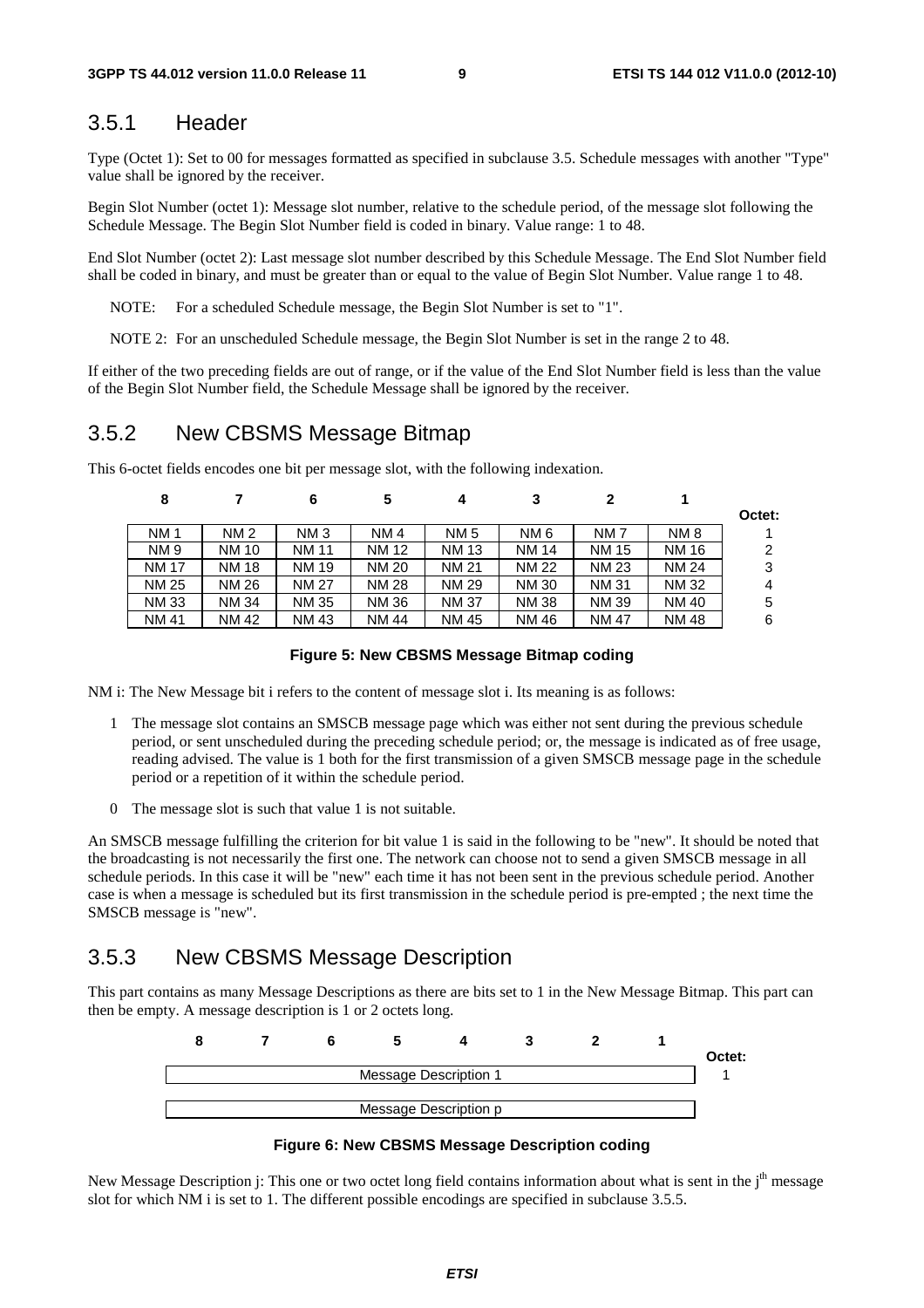All descriptions pertaining to the first transmission of a new message shall be put at the beginning, so that mobile stations can determine rapidly where the new messages are.

### 3.5.4 Other Message Descriptions

This part contains a one or two octet message description for each of the remaining message slots in the schedule period, in the order of transmission. This part can be empty.

|  |  |                       |  | Octet: |
|--|--|-----------------------|--|--------|
|  |  | Message Description 1 |  |        |
|  |  |                       |  |        |
|  |  | Message Description p |  |        |

#### **Figure 7: Other Messages Part coding**

The Message Slot Number for each description must be derived from the New CBSMS Message Bitmap.

The different cases are encoded as specified in subclause 3.5.5.

### 3.5.5 Message description encoding

Four different encoding formats are specified, respectively:

- 1) for the first transmission of an SMSCB message in the schedule period;
- 2) for the repetition of an SMSCB message;
- 3) for a message slot of unindicated usage that MSs can skip; and
- 4) for a message slot of unindicated usage that MSs should not skip.

The different encoding formats are identified by the Message Description Type (MDT) field. The MDT field is of variable length.

The length of a description can be determined from the value of bit 8 of the first octet, which can then be understood as a "more" bit. Value 0 indicates a single-octet field, and value 1 a 2-octet field.

#### 3.5.5.1 First transmission of an SMSCB within the Schedule Period

This describes the content of a message slot which contains the first transmission of an SMSCB message page within the period.



#### **Figure 8: Message Description coding, First Transmission of an SMSCB**

MDT, Message Description Type (octet 1 of Message Description, bit 8): 1-bit field set to 1 for the message description of a message slot containing the first transmission during the schedule period of a given SMSCB message page.

MESSAGE IDENTIFIER (octet 1 bits 7 to 1 and octet 2 of Message Description): Consists of the low-order 15 bits of the corresponding field of the SMSCB message, as defined in 3GPP TS 23.041.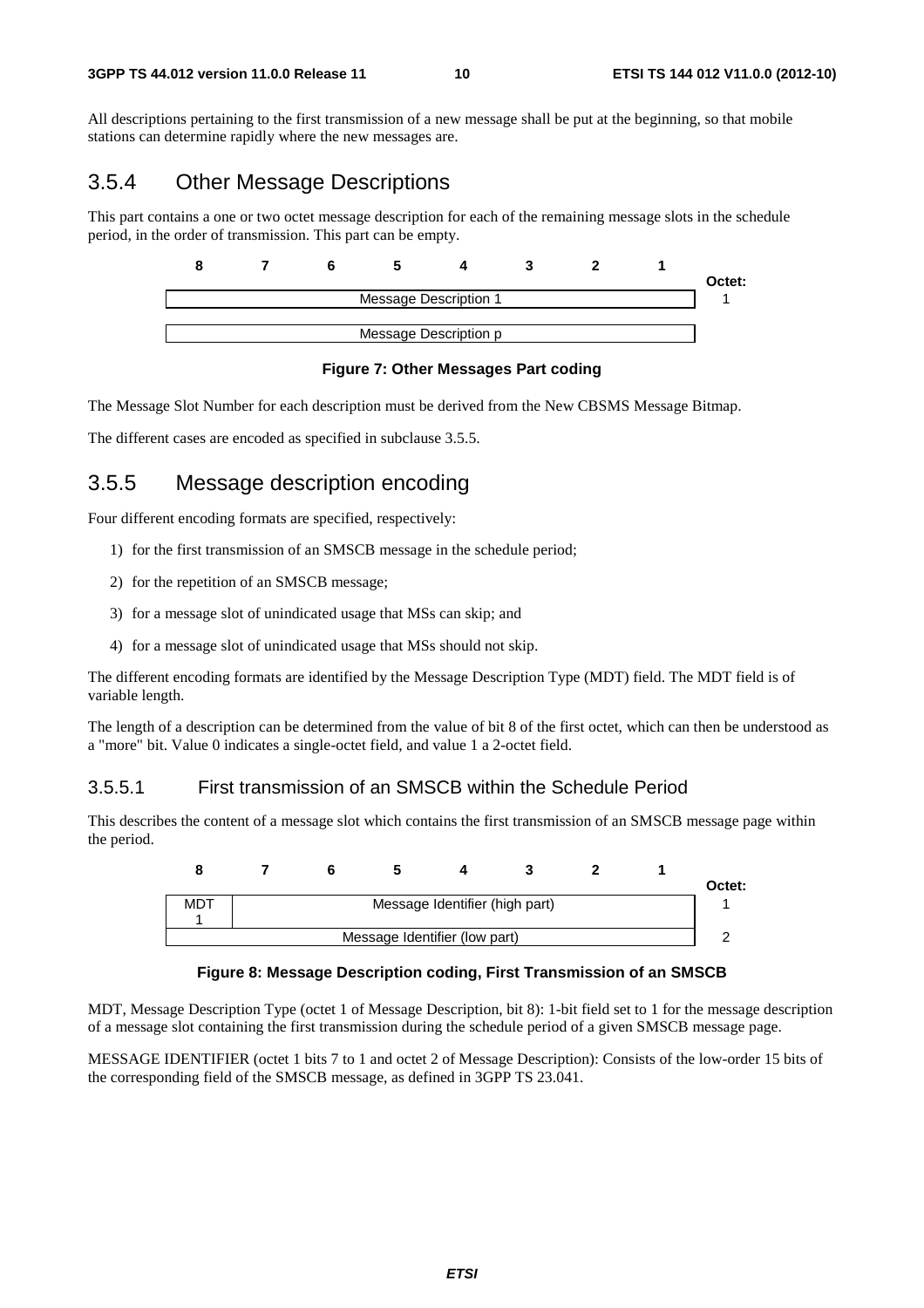### 3.5.5.2 Retransmission indication

When a message slot contains the repetition of a SMSCB message page within the schedule period, the corresponding message description is coded on one octet, as follows:

| Bit 8 |  |                              |  | Octet: |
|-------|--|------------------------------|--|--------|
| MDT   |  | Repeated Message Slot Number |  |        |

#### **Figure 9: Message Description coding, Retransmission of an SMSCB**

MDT, Message Description Type (octet 1 of Message Description, bits 8 and 7): 2-bit field set to "00" for the message description of a message slot containing the repetition of a SMSCB message page.

Repeated Message Slot Number (octet 1 of Message Description, bits 6 to 1): This field encodes the message slot number of the first transmission during the schedule period of the repeated SMSCB message page. The field is encoded in binary, range 1 to 47.

### 3.5.5.3 Free Message Slot, optional reading

When no specific information about a message slot is provided, and MSs need not read its contents, the Message Description is coded as follows.



#### **Figure 10: Message Description coding, Free Message Slot, optional reading**

MDT, Message Description Type (octet 1 of Message Description): 8-bit field set to "01000000". The network can use such a message slot as needed, e.g. for unscheduled messages or for unscheduled Schedule Messages.

### 3.5.5.4 Free Message Slot, reading advised

When no specific information about a message slot is provided, and MSs should read its contents, the Message Description is coded as follows.





MDT, Message Description Type (octet 1 of Message Description): 8-bit field set to "01000001". The network can use such a message slot as needed, e.g. for sending high-priority messages.

### 3.5.5.5 Reserved Codepoints

The values of MDT other than those specified in the previous subclauses are reserved for future use. They shall be treated as encoding a one octet message description, and understood as specified in subclause 3.5.5.3.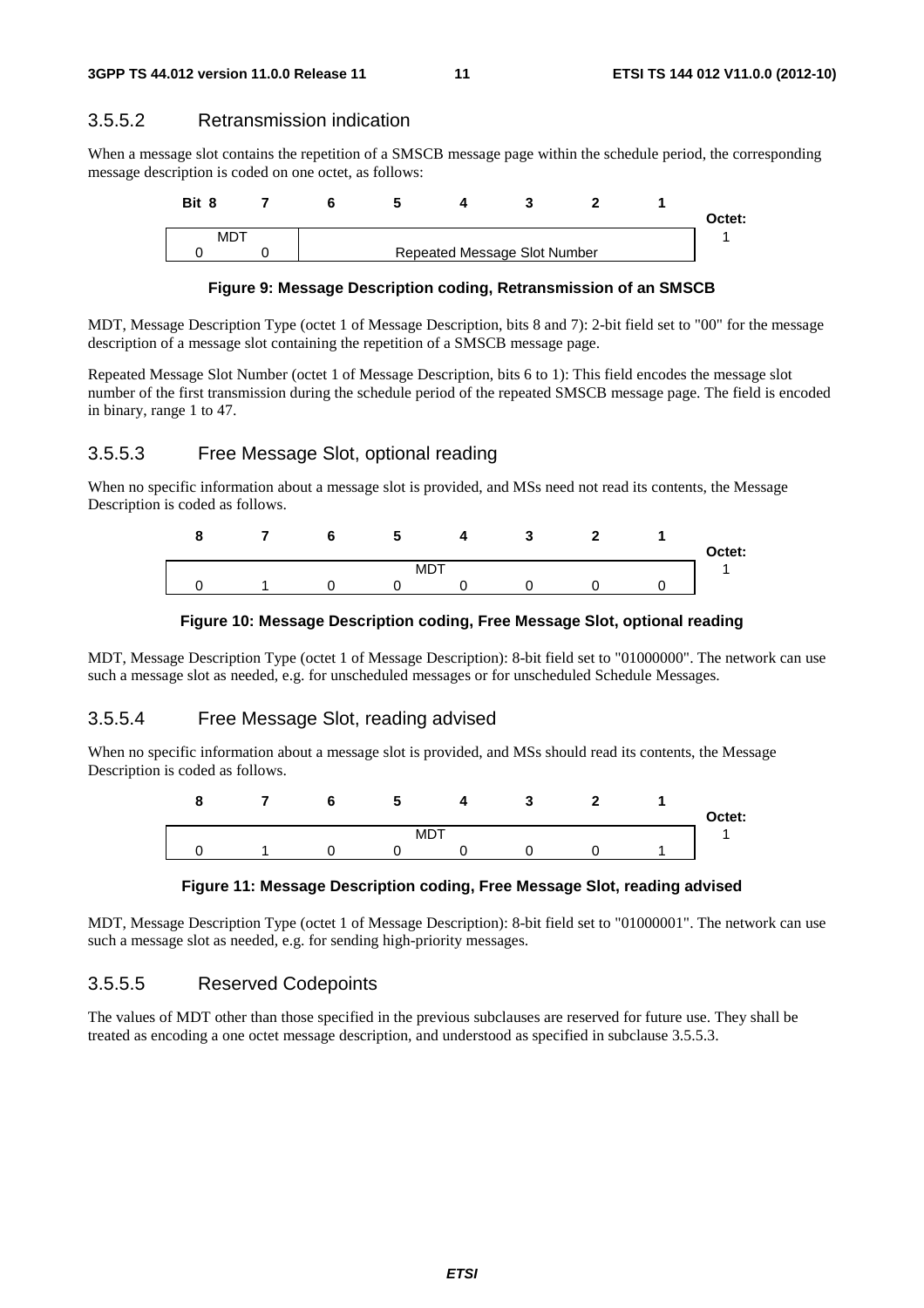# Annex A (informative): Sample Implementation of SMSCB DRX Mode

This annex describes an implementation of SMSCB DRX functions, both on the network side and on the MS side.

The network includes Schedule Messages to provide the MSs with information about the contents of the message slots following the Schedule Messages. The simplest implementation consists in sending Schedule Messages regularly, in a way all message slots are part of the schedule period of some Schedule Message.

For the MS, there may be 3 main reception modes for the CBCH:

- 1) No DRX. The MS reads the first block of all message slots, and reads the remaining blocks when the message header indicates this is useful. A MS operates in this mode either when it does not support the other modes, or when it has not received a schedule message applicable to the next message slot.
- 2) First DRX mode. The MS has received a schedule message applicable to the next message slot, but either did not receive the first schedule message of the schedule period previous to the current one, or has not received all messages sent in that period (during that period or before).
- 3) Second DRX mode. The MS knows all the messages of interest sent in the schedule period previous to the current one, and has received the first schedule message of the current period.

More information about these modes is given below.

When a MS first enters a cell, or more generally when it knows no information pertaining to a message slot, it should read the first block of each message slot. According to the information found in this first block the MS can choose to read the rest of the message slot. Typically it will do so when it is a Schedule Message, or when it is an SMSCB message that it has not received before, in that cell or in a another.

The complete reading of a first schedule message allows the MS to enter a first DRX mode for the rest of the schedule period. In this mode the MS reads the first block of each message slot for which the "message identifier", as indicated in the Schedule Message, is of interest to the user until the end of the schedule period, except that the MS may ignore retransmissions of messages it has already received during the same schedule period.

When the MS has correctly read during a Schedule Period all messages of interest for its user, it can enter a second DRX mode. In this mode, it reads the first block of the CB message immediately after the end of the schedule period. If it is not a schedule message, or if the reception fails, it reads all first blocks until it receives a schedule message. In case of missed reception of the very first block, it enters the second DRX mode only if the first block of the next received schedule message shows that there is no gap between the corresponding schedule period and the previous one (it is the only way to be sure that there was no intervening schedule period). In the second DRX mode, the MS can understand from the first block of the schedule message how many new messages there are, when they will be transmitted, their message identifiers if there are less than 6 new messages, and possibly the positions of their repetitions. If the first block indicates that there are no new messages, or sufficiently few so that their message identifiers and the positions of their repetitions are known, the MS can refrain from reading the other blocks of the Schedule Message. Otherwise it reads the next block, and so on, until all the information pertaining to new messages is known. Then the MS reads only the new messages with a message identifier of interest for its user, and possibly corresponding repetitions in case of reception failures.

Free message slots can be used for different purposes by the network. MSs wanting to save as much battery as possible at the expense of the delay for receiving messages can skip those message slots. As a trade-off, MSs can implement DRX with reception of the free messages slots with reading advised: this will speed up reception of new messages, with a higher battery consumption in proportion to the use of such messages slots by the network. Free message slots with optional reading should be used typically for unscheduled schedule messages, and can be skipped by mobile stations implementing DRX.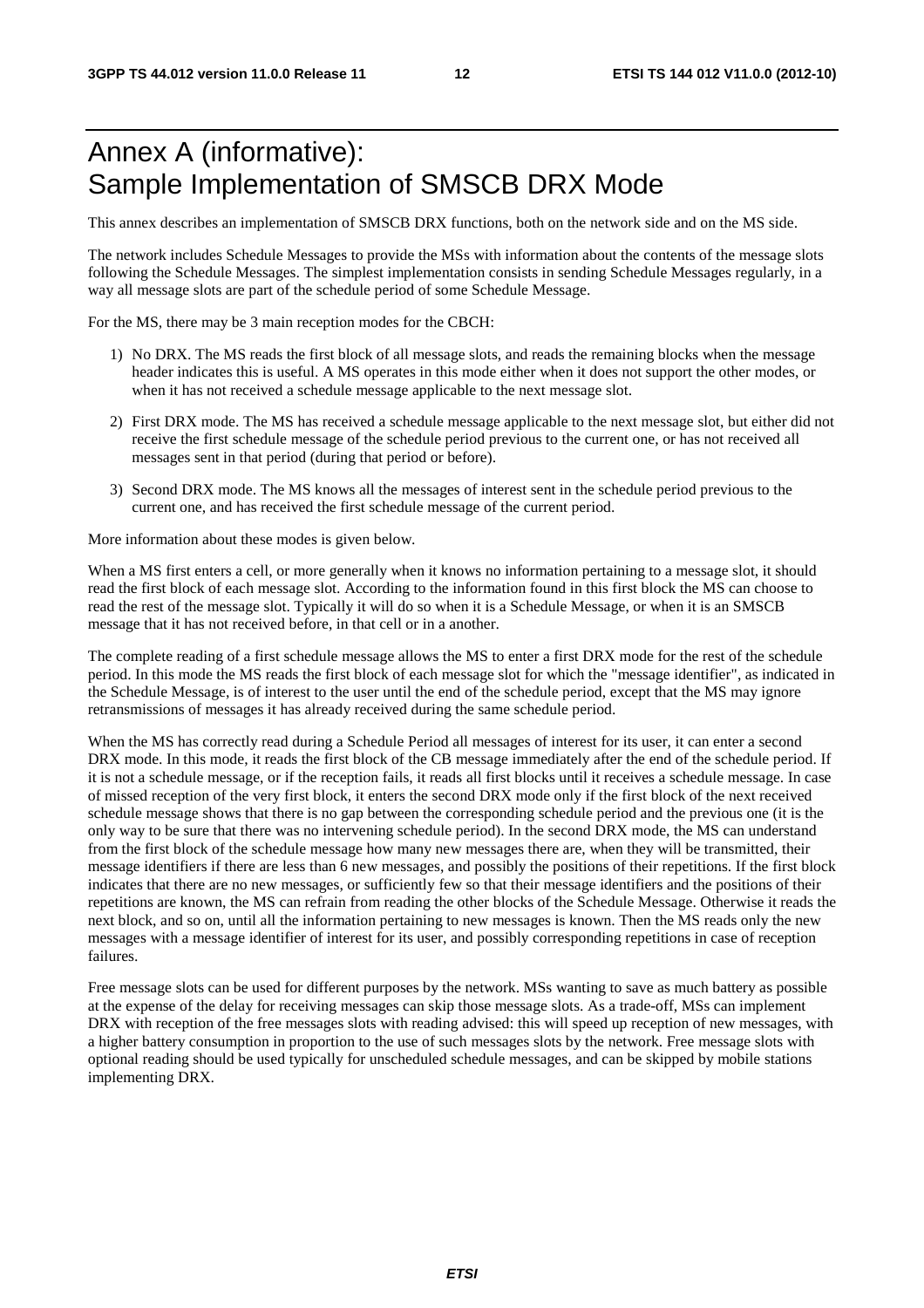The network can broadcast unscheduled SMSCB messages. The different possibilities are as follows:

- The network can send a new message in a free-usage message slot with reading advised. MSs implementing DRX but reading the first block of message slots so indicated will receive the message. The message must still be indicated as "new" the first time it is sent scheduled in a schedule period.
- The network can pre-empt a "new" message with a more recent "new" message of the same message identifier if it happens that its first transmission has not yet happened; this is the only case where all MSs will read the unscheduled message. The network should repeat the pre-empting message instead of the pre-empted one in the messages slots scheduled for the repetitions of this message. If the pre-empted message is to be transmitted later, it has to be sent as "new" in the next schedule period within which it is sent.
- If a message has been sent in the previous schedule period, the network can pre-empt the first transmission in the schedule period with a more recent message of the same message identifier. In this case, the MSs in second DRX mode will not receive immediately the message, but will receive it in the next schedule period if the message is repeated afterward (the network will indicate it as a "new" message even if it has been sent in the previous schedule period, since it would not have been scheduled during that period). If the pre-empted message is to be transmitted again, it has to be sent as "new" in the next schedule period within which it is sent.
- If a message has been sent in the previous schedule period, the network can pre-empt the first transmission in the schedule period with a more recent message of a different message identifier. In this case, it is unlikely that a mobile station implementing DRX will immediately receive the message, it will receive it in the next schedule period if the message is repeated afterward (the network will indicate it as a "new" message even if it has been sent in the previous schedule period, since it would not have been scheduled during that period). The pre-empted message has to be sent as "new" in the next schedule period within which it is sent.
- The network can pre-empt a retransmission (of the same message identifier or not), or send the new message in a free message slot of optional reading. In these cases it is unlikely that a MS implementing DRX will receive it at that moment.

In free message slots the network can broadcast for instance unscheduled Schedule Messages. These messages hasten the entry into DRX mode of fast-moving MSs.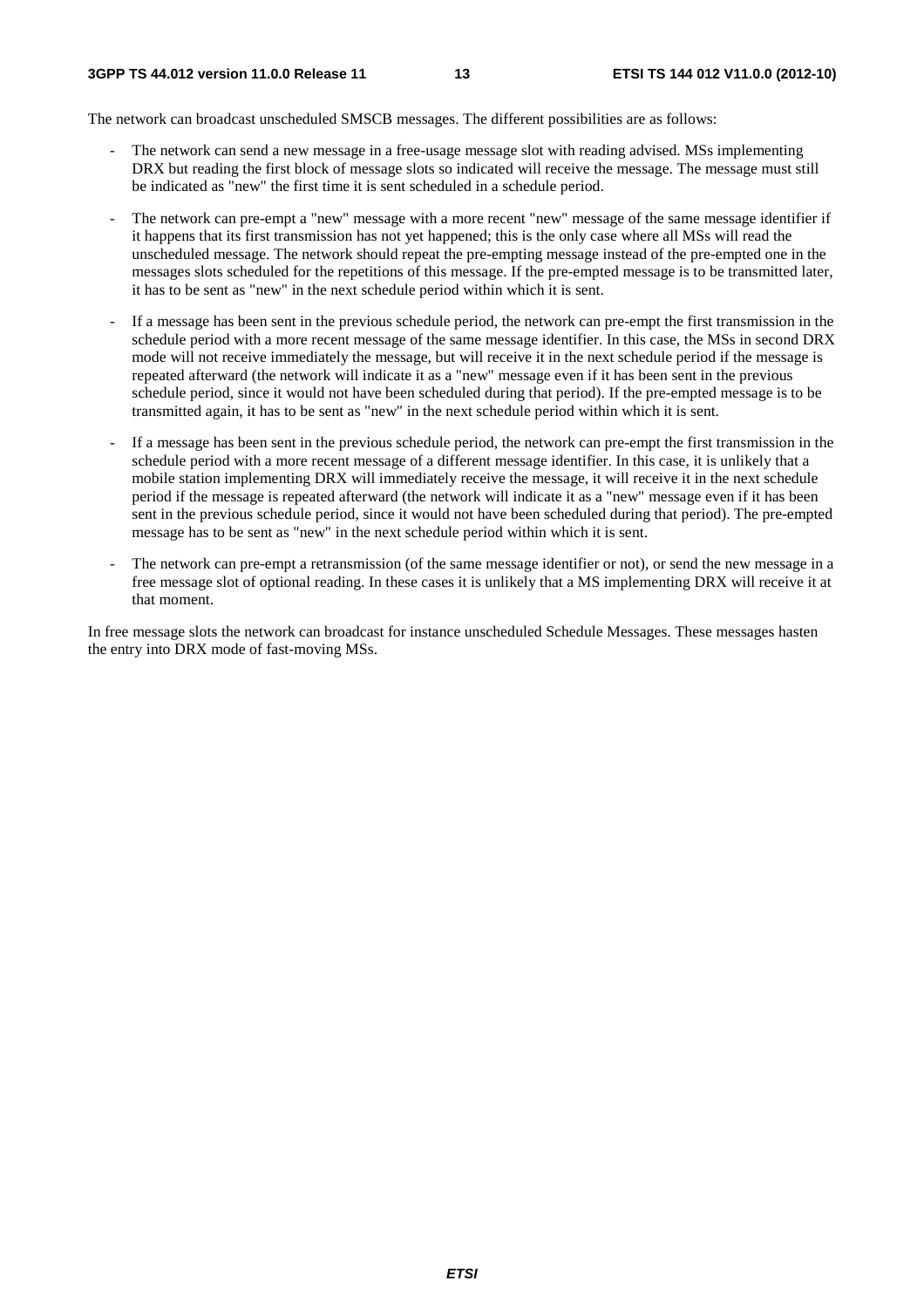# Annex B (informative): Change history

| --<br>--<br>Date<br>Meer T<br>anna <i>n</i> | doc ⊺ | СR | $\overline{\mathbf{r}}$<br>/Comment<br>.<br>.<br>511  | Versior<br>⊣ New |
|---------------------------------------------|-------|----|-------------------------------------------------------|------------------|
| September<br>2012                           |       |    | lRel-<br>version<br>created<br>based<br>V10.0.U<br>on |                  |